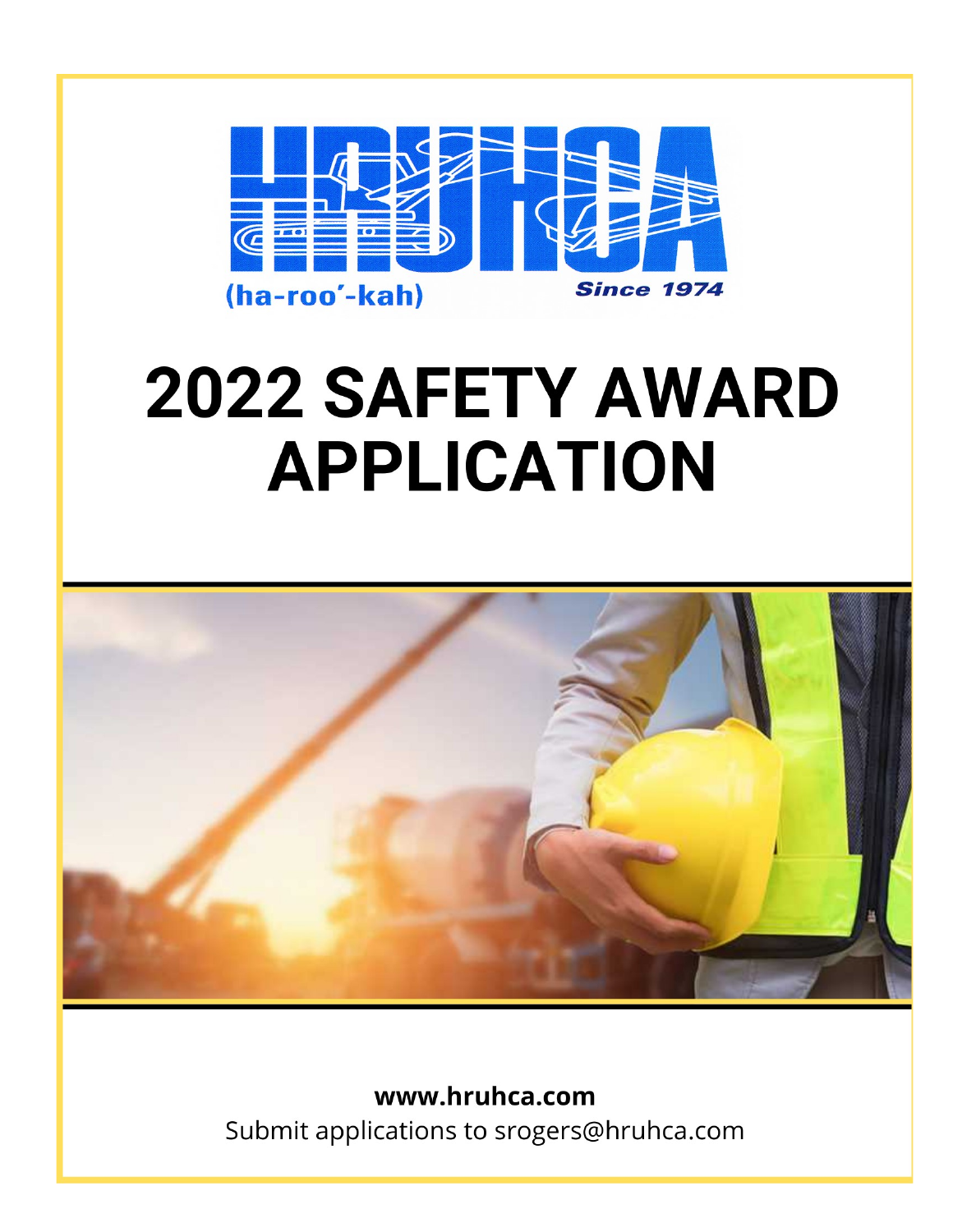<span id="page-1-0"></span>The HRUHCA annual safety award program encourages member firms to maintain, develop, and improve their safety program through public recognition of their outstanding safety efforts. By introducing competition among member firms, we create a safer working environment for our employees and the public. When we create a safer working environment, everyone is a winner.

THE CRITERIA REQUIRED TO BE CONSIDERED FOR AN AWARD ARE:

- Your firm must be a HRUHCA member firm.
- You must provide a written narrative explaining why you feel your efforts warrant your company receiving an award (you have a written safety program, designated full-time safety director, Drug Free Workplace Program, NSC, NUCA Membership/Safety Awards, Safety First program participation, for example).
- Your NCCI Experience Modification Rate (EMR) for the past year must be 1.0 or lower.
- Your OSHA reportable Total Work-related Cases Incidence rate must be lower than the most recently published Bureau of Labor Statistics (BLS) rates for your SIC or NAICS code. (See [http://bls.gov/iif/home.htm\).](#page-1-0)
- Your company cannot have had any fatalities for the year under consideration.
- Your company has not received any Willful or Repeat OSHA violations within 3 years.
- The number of reportable accidents your company's vehicles have been involved in. We are considering "reportable accidents" as those that involved injuries to persons and/or exceeding \$1,000 in damages where your driver was at fault.

## **Mail the completed application with any attachments to**:

HRUHCA Safety Awards, 5911 Harbour View Blvd., Suite 220 Suffolk, VA 23435

**You may also scan and email your application with any attachments to:** 

HRUHCA Executive Director Stephanie Rogers at: [srogers@hruhca.com.](#page-1-0)

**The application deadline is close of business on Friday, March 25, 2022.** 

Award winners will be notified by Friday, April 8th. Awards will be presented at the HRUHCA Safety Awards Meeting. We will announce this date soon. All winners will receive 2 free registrations to attend this dinner meeting, an awards plaque and company photo.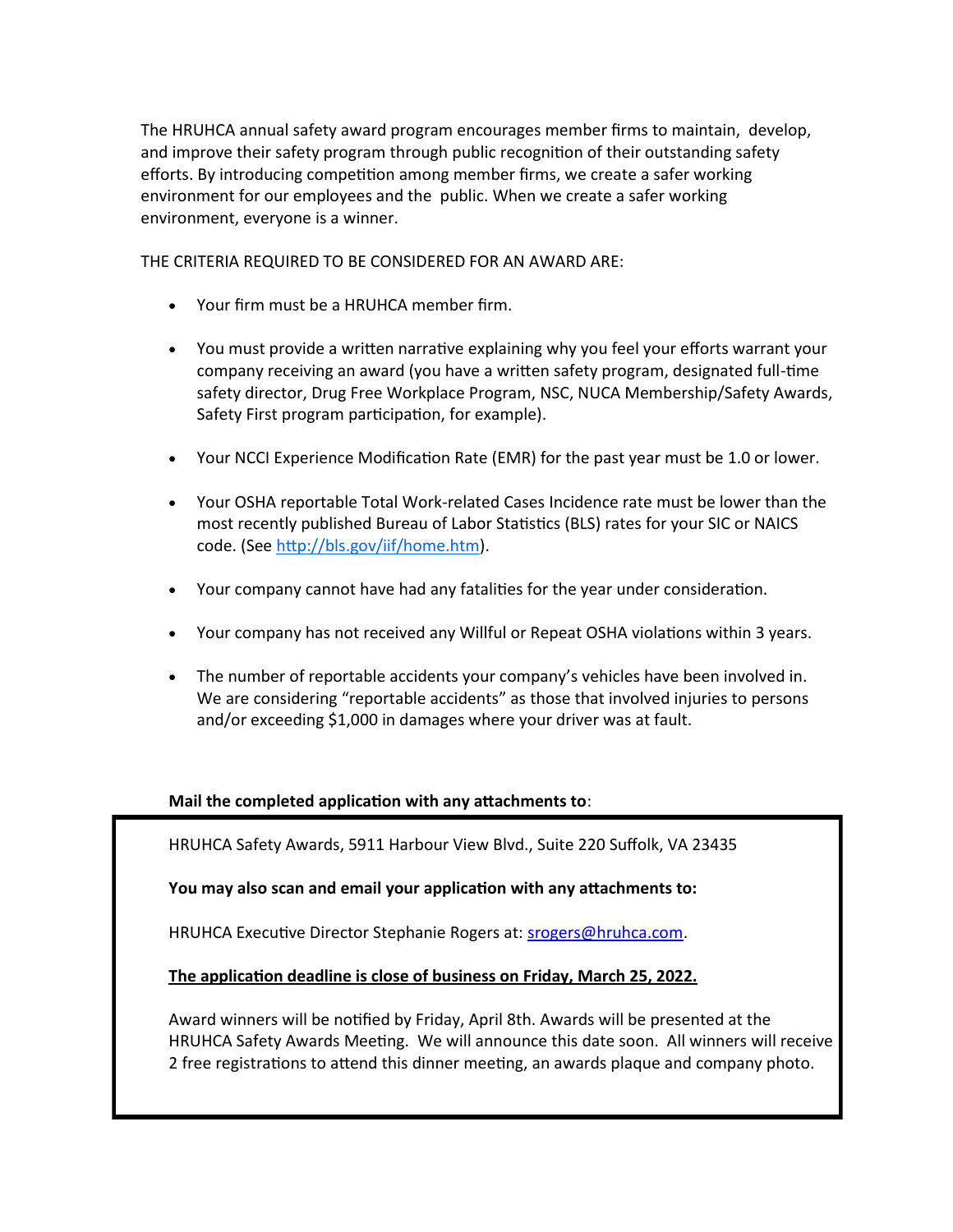## **COMPANY INFORMATION:**

|                          | Name of safety director or key safety contact: _________________________________                                                                                                                                                                                                                                                                                                                                                                                                  |  |
|--------------------------|-----------------------------------------------------------------------------------------------------------------------------------------------------------------------------------------------------------------------------------------------------------------------------------------------------------------------------------------------------------------------------------------------------------------------------------------------------------------------------------|--|
|                          |                                                                                                                                                                                                                                                                                                                                                                                                                                                                                   |  |
|                          |                                                                                                                                                                                                                                                                                                                                                                                                                                                                                   |  |
|                          | Mailing address (if different from corporate office location): __________________                                                                                                                                                                                                                                                                                                                                                                                                 |  |
|                          |                                                                                                                                                                                                                                                                                                                                                                                                                                                                                   |  |
|                          |                                                                                                                                                                                                                                                                                                                                                                                                                                                                                   |  |
| <b>BUSINESS CATEGORY</b> |                                                                                                                                                                                                                                                                                                                                                                                                                                                                                   |  |
|                          | Describe your firm's primary function in a brief sentence: _____________________                                                                                                                                                                                                                                                                                                                                                                                                  |  |
|                          |                                                                                                                                                                                                                                                                                                                                                                                                                                                                                   |  |
|                          | Describe your safety program in detail. Do you have training programs that are specific to your<br>industry? What are these programs? How often do you hold these training programs? Who does<br>your training? How do you document your training and who is responsible for documenting your<br>training programs? (Please Note: We encourage you to attach a separate sheet of paper for any<br>question that you feel you need more room then is allowed on this application). |  |
|                          |                                                                                                                                                                                                                                                                                                                                                                                                                                                                                   |  |
|                          |                                                                                                                                                                                                                                                                                                                                                                                                                                                                                   |  |
|                          | Do you perform documented safety inspections. If so, explain the process.                                                                                                                                                                                                                                                                                                                                                                                                         |  |
|                          |                                                                                                                                                                                                                                                                                                                                                                                                                                                                                   |  |
|                          | Does someone perform documented incident investigations? If so, briefly explain.                                                                                                                                                                                                                                                                                                                                                                                                  |  |

 $\mathcal{L}_\mathcal{L} = \mathcal{L}_\mathcal{L} = \mathcal{L}_\mathcal{L} = \mathcal{L}_\mathcal{L} = \mathcal{L}_\mathcal{L} = \mathcal{L}_\mathcal{L} = \mathcal{L}_\mathcal{L} = \mathcal{L}_\mathcal{L} = \mathcal{L}_\mathcal{L} = \mathcal{L}_\mathcal{L} = \mathcal{L}_\mathcal{L} = \mathcal{L}_\mathcal{L} = \mathcal{L}_\mathcal{L} = \mathcal{L}_\mathcal{L} = \mathcal{L}_\mathcal{L} = \mathcal{L}_\mathcal{L} = \mathcal{L}_\mathcal{L}$